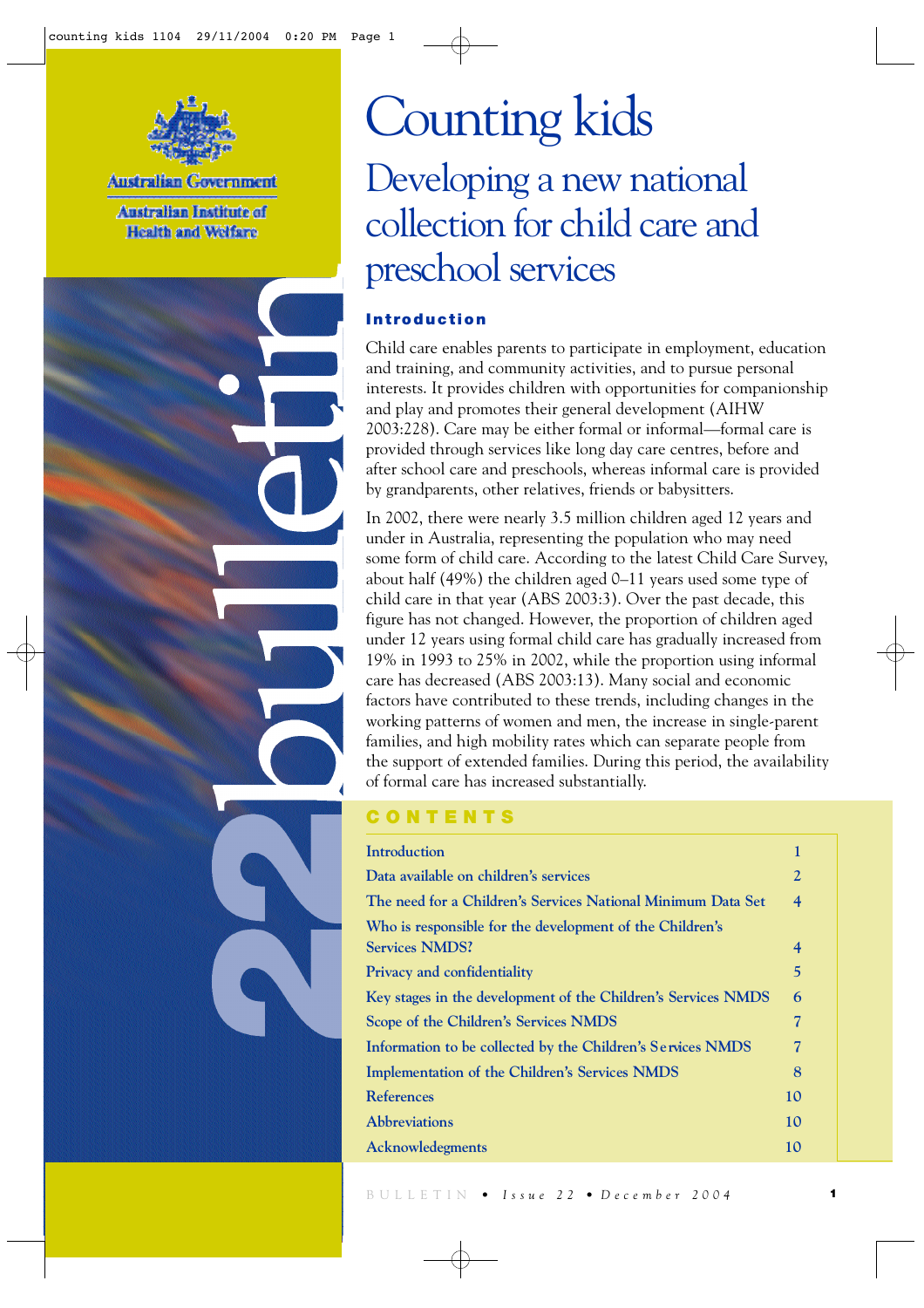#### Data available on children's services

Children's services encompass formal child care services which provide care and developmental activities for children usually aged between 0 and 12 years, and preschool services which offer educational and developmental programs for children in the year or two before full-time schooling. In Australia, these services may be administered by Australian government departments and bodies, and/or by education departments and community services departments in the states and territories. Further, some services such as preschools are provided in both a child care and an education setting. This means that within the same jurisdiction, different departments may be responsible for the same service. The challenges of collecting accurate and complete data within such a complex system are considerable.

A number of organisations currently collect information on children's services:

- the Australian Government and individual states and territories collect data on children's services that they provide, fund or support within their jurisdictions; and
- the Australian Bureau of Statistics (ABS) collects data on child care in regular household surveys.

Other surveys include questions on the use of child care as part of a broader range of topics. Among these are the Household, Income and Labour Dynamics in Australia Survey and Growing up in Australia: the Longitudinal Study of Australia's Children. While neither of these surveys is suitable for providing regular snapshots of children's services, they do offer useful contextual data about the demographic profiles of different care types and shed light on issues such as transitions from one type of care to another.

All of these data collections are undertaken at different times, collect different information and use different data definitions. While there is some duplication of information across the collections, there are also notable gaps, and no single collection, or combination of collections, is able to provide an accurate measure of the number and proportion of children who attend child care and/or preschool. Therefore, despite a high level of government and community interest in the provision of children's services and the number of children who use them, no one data collection currently exists which gives a comprehensive and comparable picture of children's services across Australia.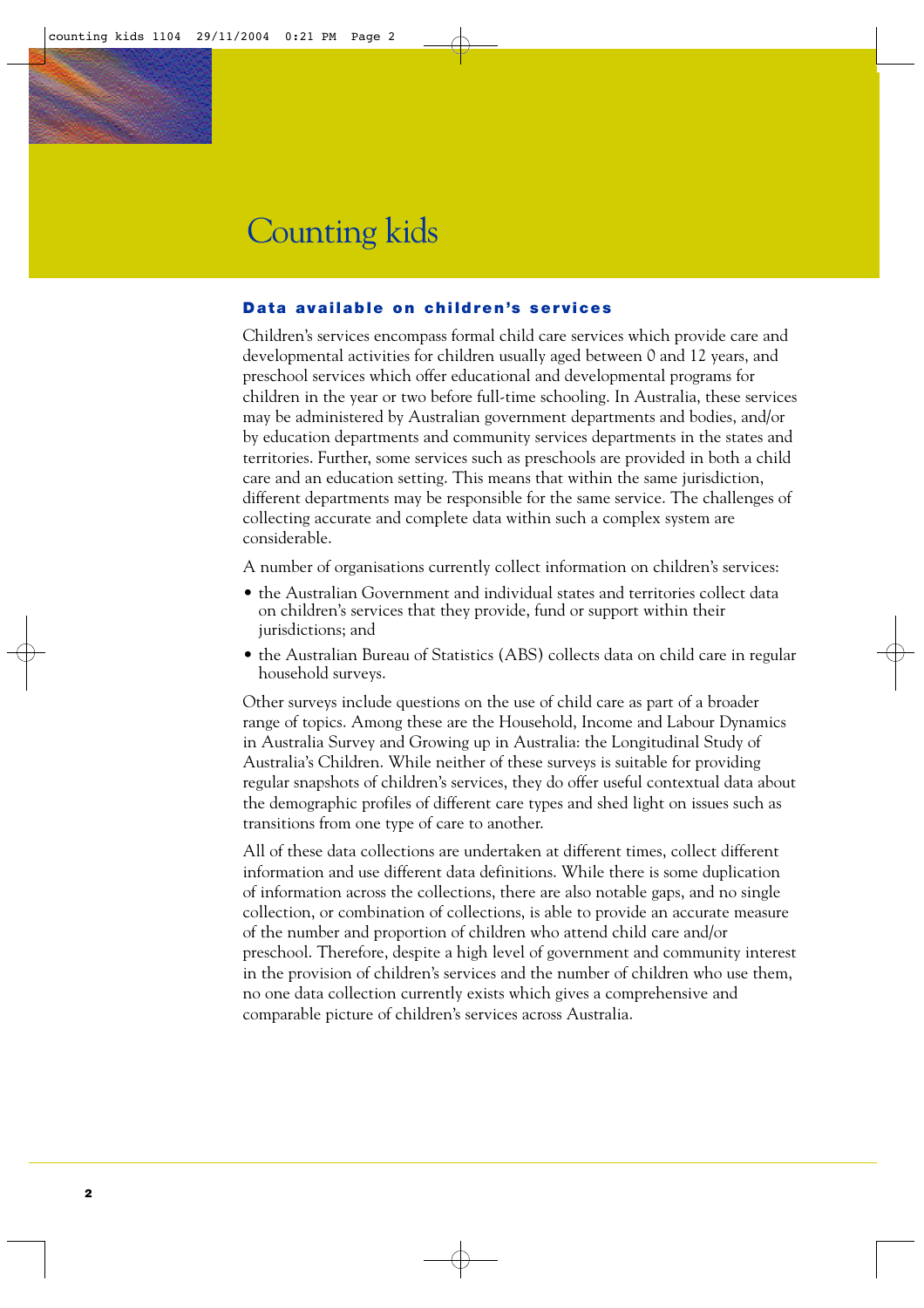#### *Box 1: Child care and preschool ser vices data collections*

*The Australian Bureau of Statistics Child Care Survey is conducted every 3 years and is a supplement to the ABS Labour Force Survey. The latest survey was conducted in 2002. This is an Australia-wide sample survey on the use of and demand for child care and preschool services.* 

*The Commonwealth Child Care Census is a census of Commonwealth-supported child care service providers, conducted by the Department of Family and Community Services. The Census collects information from Australian Government approved service providers on their staff, the children and parents using the service and various other aspects of service provision. The latest census of Australian Government funded services was carried out in March 2004.* 

*State and territory government data collections contain information about the child care and preschool services that these governments fund and/or license. There are, however, great variations in the nature and extent of these collections. The best source of this data is the Report on Government Services (SCRGSP 2004), produced annually, and available online at <http://www.pc.gov.au/gsp/reports/rogs/2004/>.*

*The Household, Income and Labour Dynamics in Australia (HILDA) Survey is a longitudinal survey that began in 2001. It collects information about child care use that can be related to other aspects of the survey including household structure, family background and formation, education, employment history, current employment, income, health and wellbeing and housing. For more information, see <http://www.melbourneinstitute.com/hilda/>.*

*Growing Up in Australia: the Longitudinal Study of Australia's Children, will explore family and social issues relevant to children's development, and address a range of research questions including non-parental child care and education. It will examine the impact of non-parental child care on a child's developmental outcomes over time, and the impact of various risk factors such as multiple care arrangements, type of care and age of entry into child care. The first report is due for release in April 2005. For more information see*

*<http://www.aifs.gov.au/growingup/home.html>.*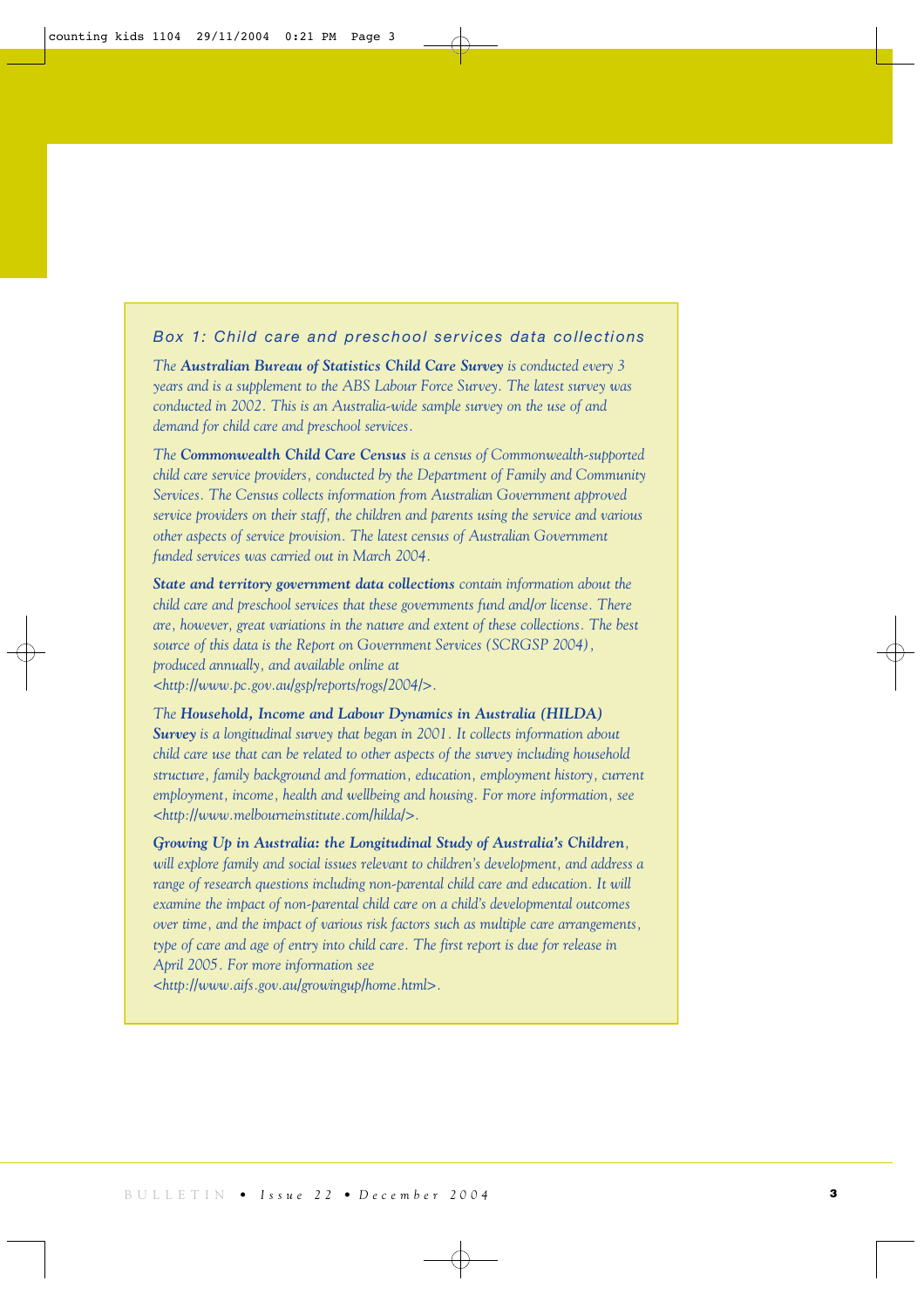### The need for a Children's Services National Minimum Data Set

The Australian Government and state and territory governments have differing but complementary roles in supporting children's services. However, both levels of government are involved in funding and offering information and advice to parents and service providers, as well as helping to plan, set and maintain operating standards. To fulfil these roles, all levels of government rely on accurate and timely data to ensure that quality child care and preschool services are available and accessible to Australia's children.

A national minimum data set on children's services will provide such a data collection. It will overcome the shortcomings of existing sources of data, outlined above, and supply nationally comparable data across jurisdictions and departments for all children's services. For the first time, it will provide answers to the following key questions:

- How many children are receiving child care and preschool activities in Australia?
- What are the characteristics of these children?
- How many child care and preschool services are there in Australia?
- Where are these services and what type of activities do they provide to children?
- How much of the available child care and preschool services is being used?
- What are the characteristics of workers providing children's services?
- What are the relevant qualifications and/or experience of workers in the child care sector?

*Developing a National Minimum Data Set (NMDS) creates an agreed set of nationally significant data items (or questions) that will be collected in all Australian jurisdictions on a regular basis.*

### Who is responsible for the development of the Children's Services National Minimum Data Set?

As previously stated, there is no one body or organisation that has prime responsibility for all children's services and could take the lead in responding to the demand for nationally consistent and comparable data. Consequently, in 1998, the National Community Services Information Management Group (NCSIMG) set up a Children's Services Data Working Group (DWG) to take on this role.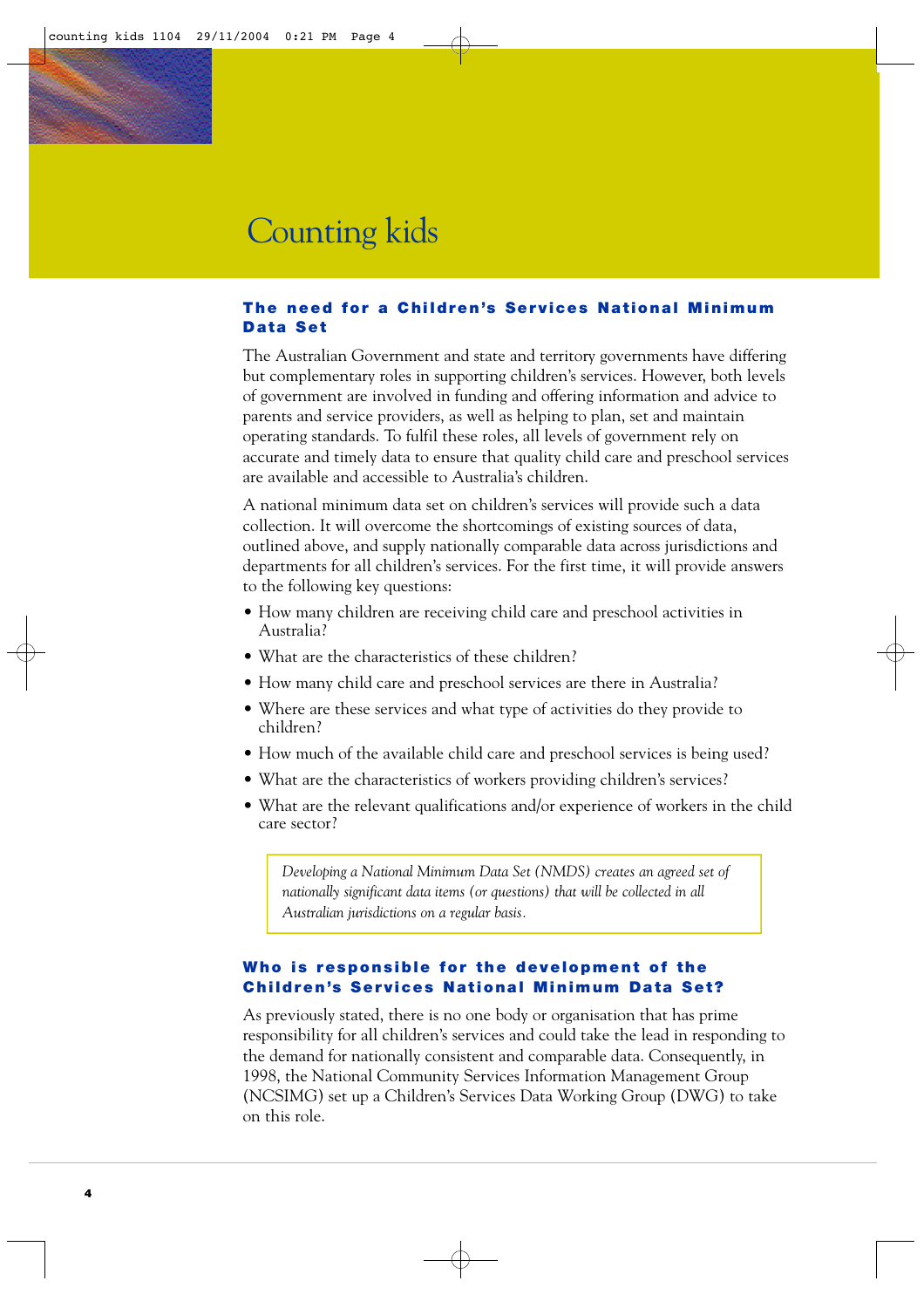The Children's Services DWG is composed of representatives from each of the Australian Government departments of Family and Community Services, and Education, Science and Training, state and territory departments responsible for child care and preschool services, the Australian Institute of Health and Welfare (AIHW), the Australian Bureau of Statistics (ABS) and the Productivity Commission.

The Australian Institute of Health and Welfare is the secretariat for the Working Group and has been given responsibility for the development of data items, and the design, conduct and analysis of two pilot tests (or trials) for the Children's Services NMDS.

## *Box 2: Te rms of re f e rence of the Childre n 's Ser vices Data Working Group*

- *• To contribute to the development of the relevant data definitions and standards for the National Community Services Data Committee.*
- *• To define the scope of and develop a minimum data set for children's services, reflecting the priorities of the NCSIMG.*
- *• To provide a forum to identify and promote opportunities for co-operation between the Commonwealth and states and territories in the development and streamlining of children's services data collections.*

#### **Privacy and confidentiality**

Because the AIHW is the data custodian of the pilot test, there are certain legislative protections in place to ensure privacy is protected. The Privacy Act 1988 contains 11 Privacy Principles which govern the conduct of Australian and Australian Capital Territory government agencies in the collection, management, use and disclosure of records containing personal information. Further, the AIHW, as data custodian, is bound by the strict provisions of Section 29 of the Australian Institute of Health and Welfare Act 1987 to ensure confidentiality of its data holdings. All AIHW collections must be cleared by its Ethics Committee before commencement. The two pilot tests of the Children's Services NMDS have received clearance from that committee.

These provisions combine to ensure that the data holdings will be protected from unauthorised access, alteration or loss and meet all accepted compliance standards.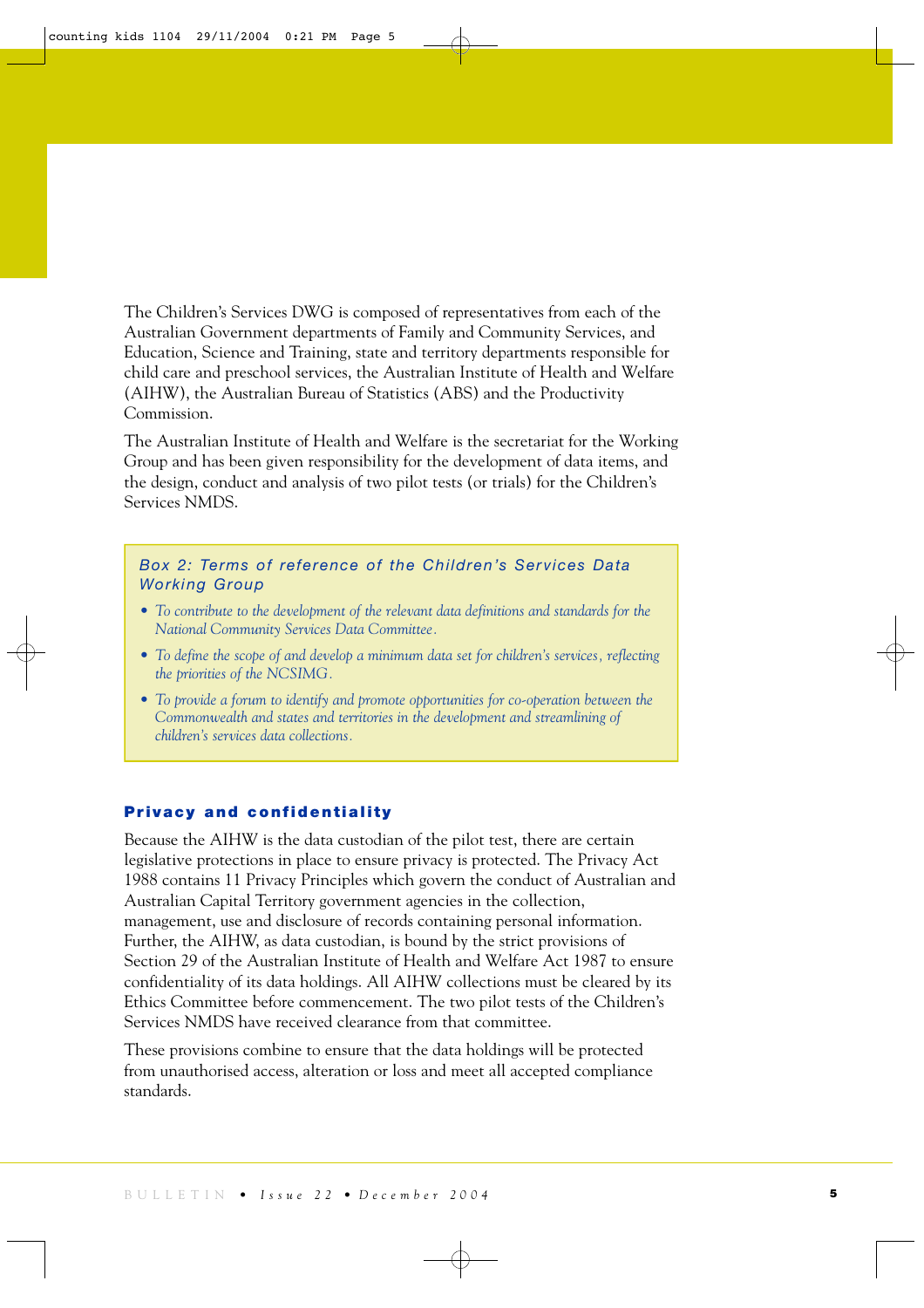### Key stages in the development of the Children's Services National Minimum Data Set

Since 1998, there have been a number of advancements in the development of the Children's Services NMDS. Many of these are outlined in Box 3.

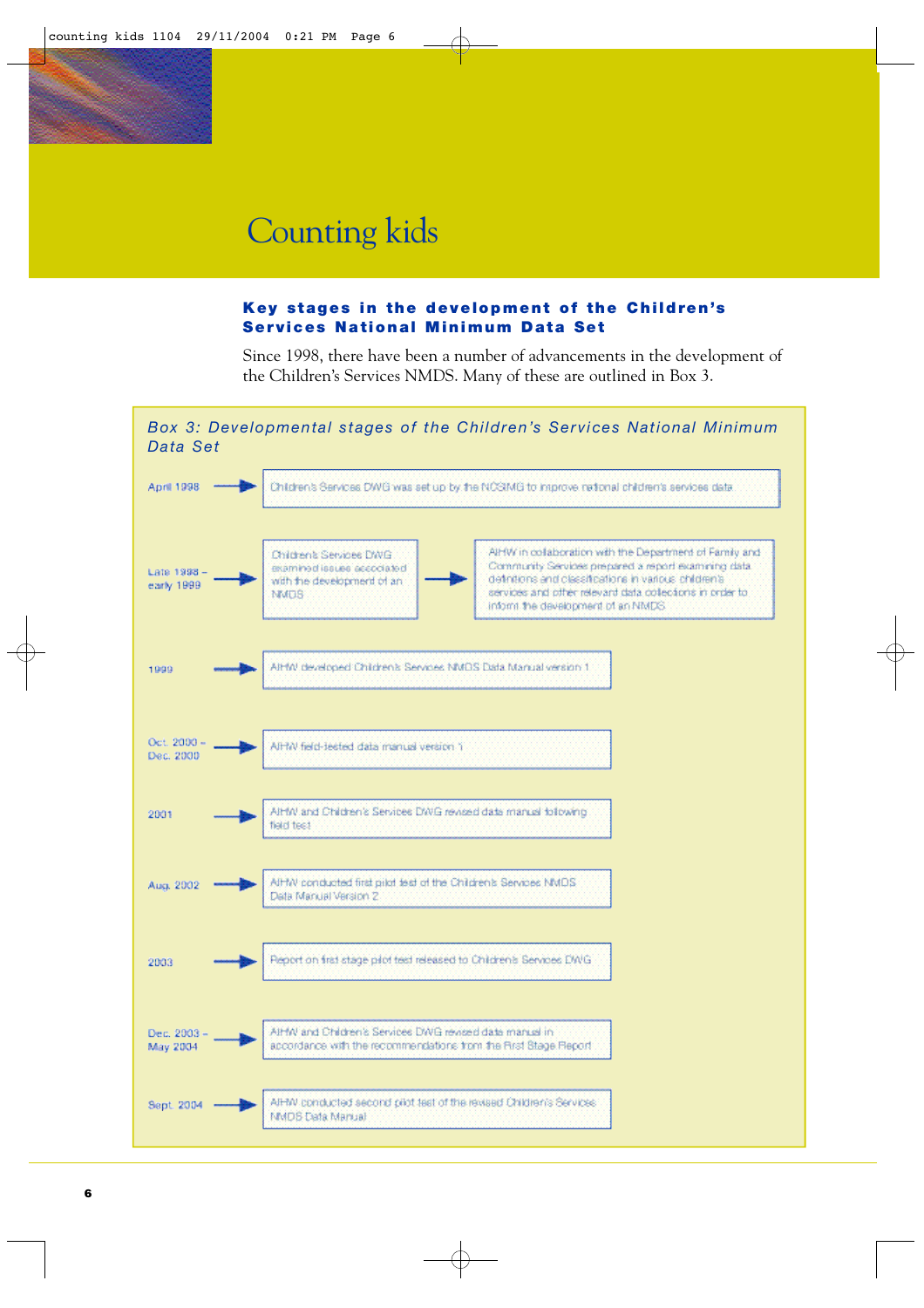#### Scope of the Children's Services NMDS

Before the Children's Services Data Working Group could agree on specific data items, they defined the scope of the collection and the level at which data would be collected.

It was agreed that the Children's Services NMDS should describe:

- the children who use child care and preschool services;
- the organisations (services) that provide child care and preschool activities and the nature of the activities provided; and
- the workers who deliver child care and preschool activities to children.

To achieve this, it was decided that the Children's Services NMDS would be a data set based on administrative, client-centred data that would collect basic information about child care and preschool activities that are funded at a service by Australian or state and territory governments<sup>1</sup>.

Playgroups, toy libraries and other activities that require the attendance of both the parent and the child are excluded from the scope of the Children's Services NMDS.

Hence the Children's Services NMDS will cover a major portion of children's services—those defined as child care and preschool services and for which a service receives Australian or state/territory government funding—but not all children's services. It will not cover 'full-time primary education services' for children or services which are funded entirely by local governments.

#### Information to be collected by the Children's Services NMDS

Table 1 provides a summary of all of the data items that have been developed for the Children's Services NMDS. These data items have been comprehensively defined and described in a data manual to be published by the AIHW, and are consistent with national data definition standards.

Two pilot tests of the Children's Services NMDS have been conducted by the AIHW on behalf of the Children's Services DWG—the first in 2002 and the second in 2004. Both measured aspects of the feasibility of the proposed data collection, including the scope of the collection and the set of data items, and its potential to produce nationally consistent, comparable, accurate and meaningful data for child care and preschool services.

<sup>1</sup> Goverment funding may be in the form of capital grants, operational funding, per capita funding and/or funding to reduce charges to parents (e.g. approved for Child Care Benefit).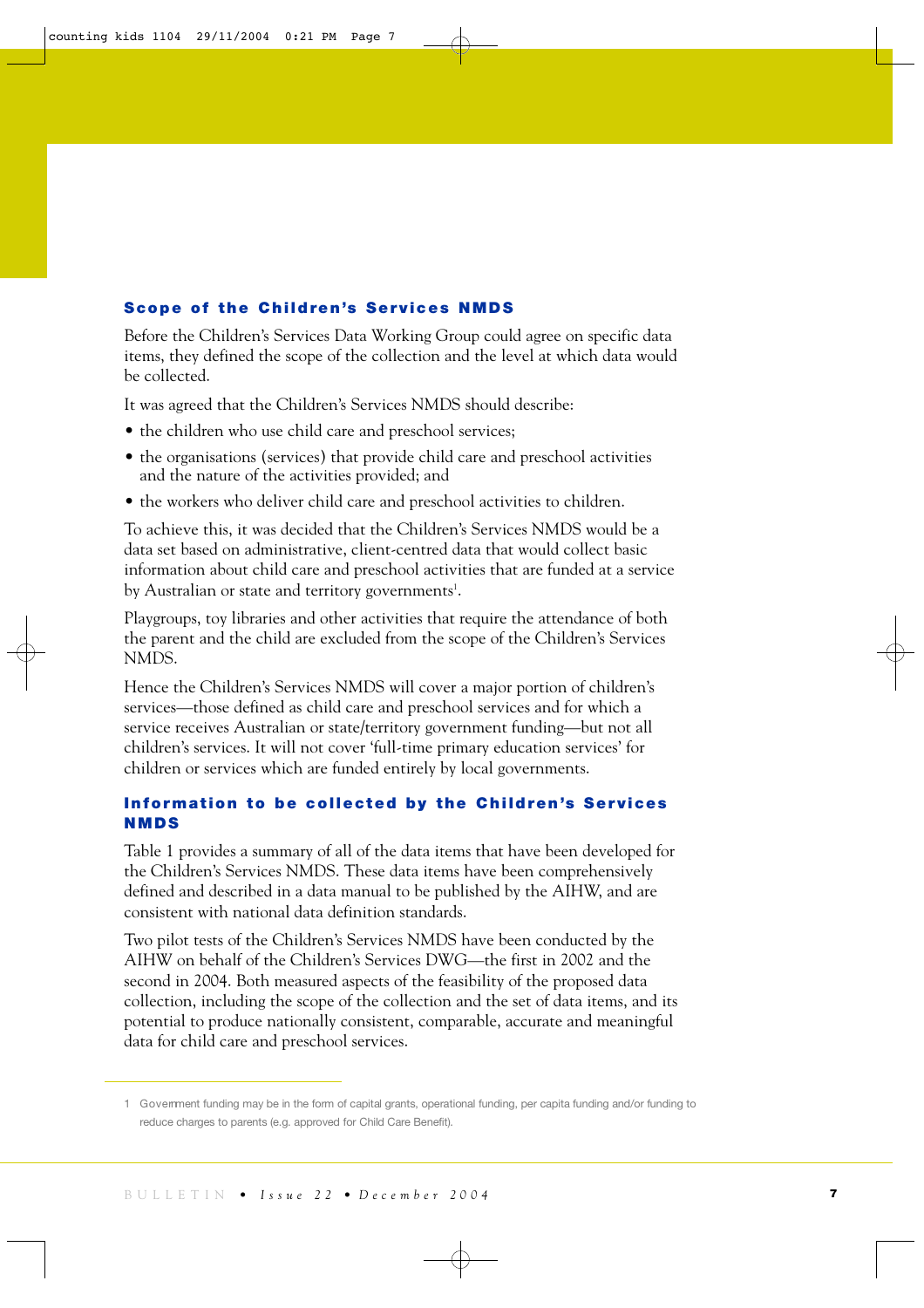Each pilot test covered about 50 children's services from around Australia, chosen to represent the complexity of children's services delivery in terms of type of service, service delivery model (fixed or mobile), service delivery setting (centre, school or home-based) and geographic location (metropolitan, regional and rural). Some services catering specifically for Aboriginal and Torres Strait Islander children, and for children with disabilities, were also included.

The first pilot test collected limited information about the service and the children who attended. The qualification status of paid workers was also collected. The second pilot test covered a wider range of information on the services, children and workers. It included all possible questions that could be included in the NMDS and this required using two versions of the collection form (see Table 1). It is probable that not all the questions tested in the second pilot test will be included in the final data collection.

In the second pilot test, data was collected which would allow the creation of a statistical linkage key for each child. The linkage key consists of date of birth, sex and letters of the child's name, and allows a child's records to be linked within the same collection, at one point in time or across different years. For example, the number of children using multiple services at one point in time could be identified. Further, trends in children's use of services could be mapped, from child care in early years, to outside school hours care in later years. By using a non-identifying linkage key, the confidentiality of personal data is protected. Further safeguarding of individual privacy in the use of the statistical linkage key has been ensured by receiving clearance from the AIHW Ethics Committee and endorsement of NCSIMG.

### Implementation of the Children's Services NMDS

Using the information collected in both pilot tests, data items will be refined and the AIHW will provide recommendations to the Children's Services DWG about the final content and structure of the Children's Services NMDS. Much of the AIHW's post pilot-test analysis will concentrate on ensuring that the Children's Services NMDS provides consistent, comparable, accurate and meaningful information about children's services in Australia.

It is expected that the development stages for the Children's Services NMDS will be finalised by June 2005, when a final report will be published by the AIHW. It is envisaged that the Children's Services NMDS will be implemented across Australia on a biannual basis and will continue to be guided by the Children's Services DWG.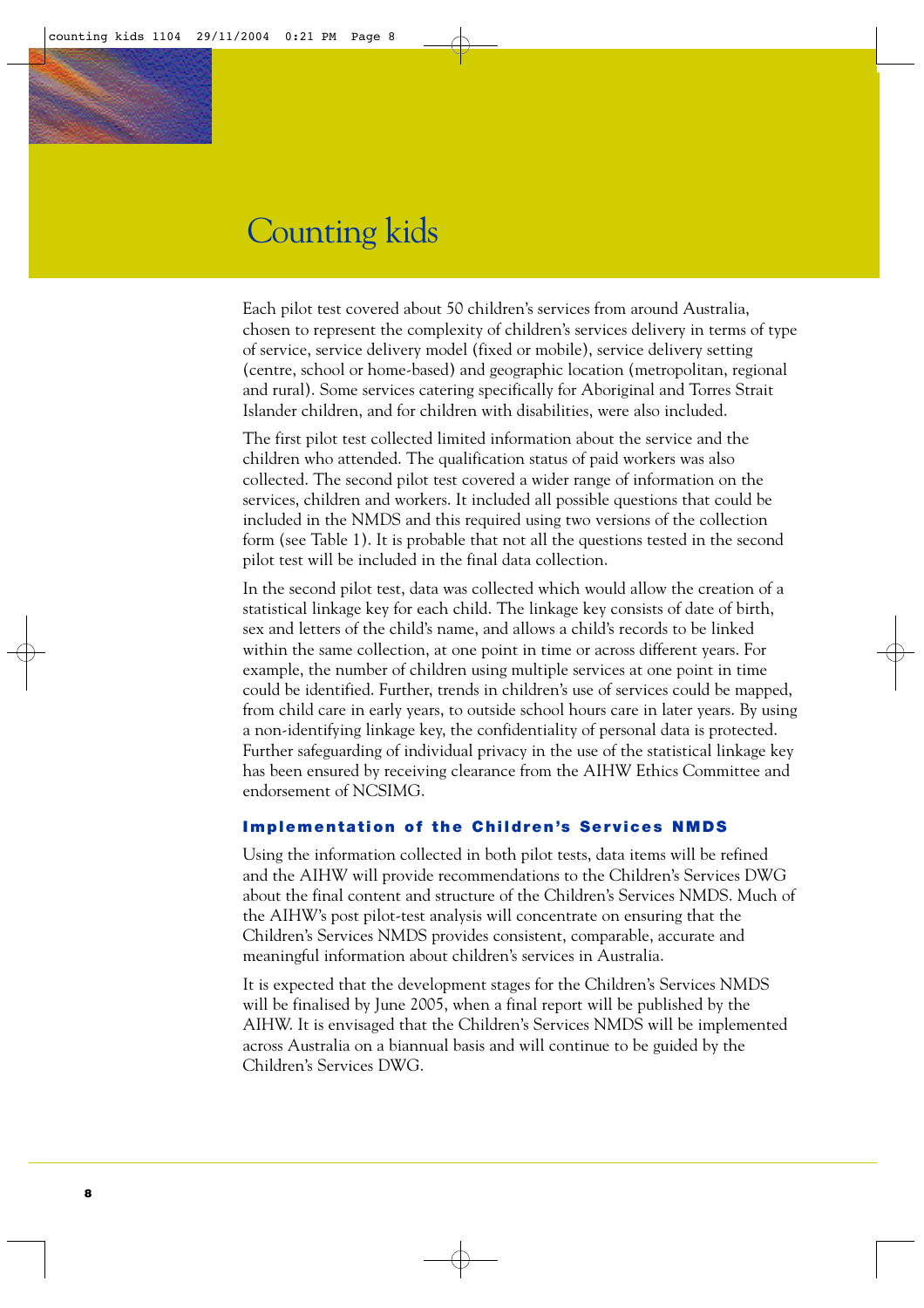| <b>Service</b>                | Worker/caregiver                                                              | <b>Child</b>                                      |
|-------------------------------|-------------------------------------------------------------------------------|---------------------------------------------------|
| Service ID                    | <b>Worker ID</b>                                                              | Child ID                                          |
| Service address               | Date of birth                                                                 | Date of birth                                     |
| Weeks of operation - per year | <b>Sex</b>                                                                    | <b>Sex</b>                                        |
| Days of operation-per week    | Indigenous status                                                             | <b>Indigenous status</b>                          |
| Start time                    | <b>Total hours worked</b>                                                     | School child status                               |
| Finish time                   | Paid /unpaid                                                                  | Main language other than English                  |
| Service delivery mode         | Type of work performed                                                        | spoken at home                                    |
| Service delivery setting      | Specific role                                                                 | <b>Disability status</b>                          |
| Management type               | Working full-time /part-time                                                  | Arrival times at service                          |
| Legal entity                  | <b>Employment type (permanent</b>                                             | Service departure times                           |
| Main service activity type    | /fixed-term contract / casual)<br>Preschool service provided to this<br>child |                                                   |
| Other service activities      | Relief worker                                                                 | Family type                                       |
| Fee schedules                 | <b>Qualification field</b>                                                    |                                                   |
| <b>Licensed places</b>        | Qualification level                                                           | Sex of parent(s) /guardian(s)                     |
| Places offered                | Educational enrolment status                                                  | Working arrangements of<br>parent(s) /quardian(s) |
|                               | Length of experience                                                          |                                                   |
|                               | Length of time with current service                                           |                                                   |

The challenges associated with implementation of the Children's Services NMDS should not be underestimated. Among these are:

- All child care and preschool services that receive Australian or state/territory government funding will take part in the data collection. In 2002, this amounted to well over 10,000 services, over 80,000 workers (AIHW 2003:235, 241), and over one million children (SCRGSP 2004:14.7, 14.9).
- A register of the participating services will need to be developed and maintained.
- Issues of the feasibility of electronic data collection will need to be resolved, as this provides a means of minimising the time needed by staff to provide information.
- Decisions need to be made about who should collect the data, report on it and have access to it. Associated with these issues is how the collection should be funded.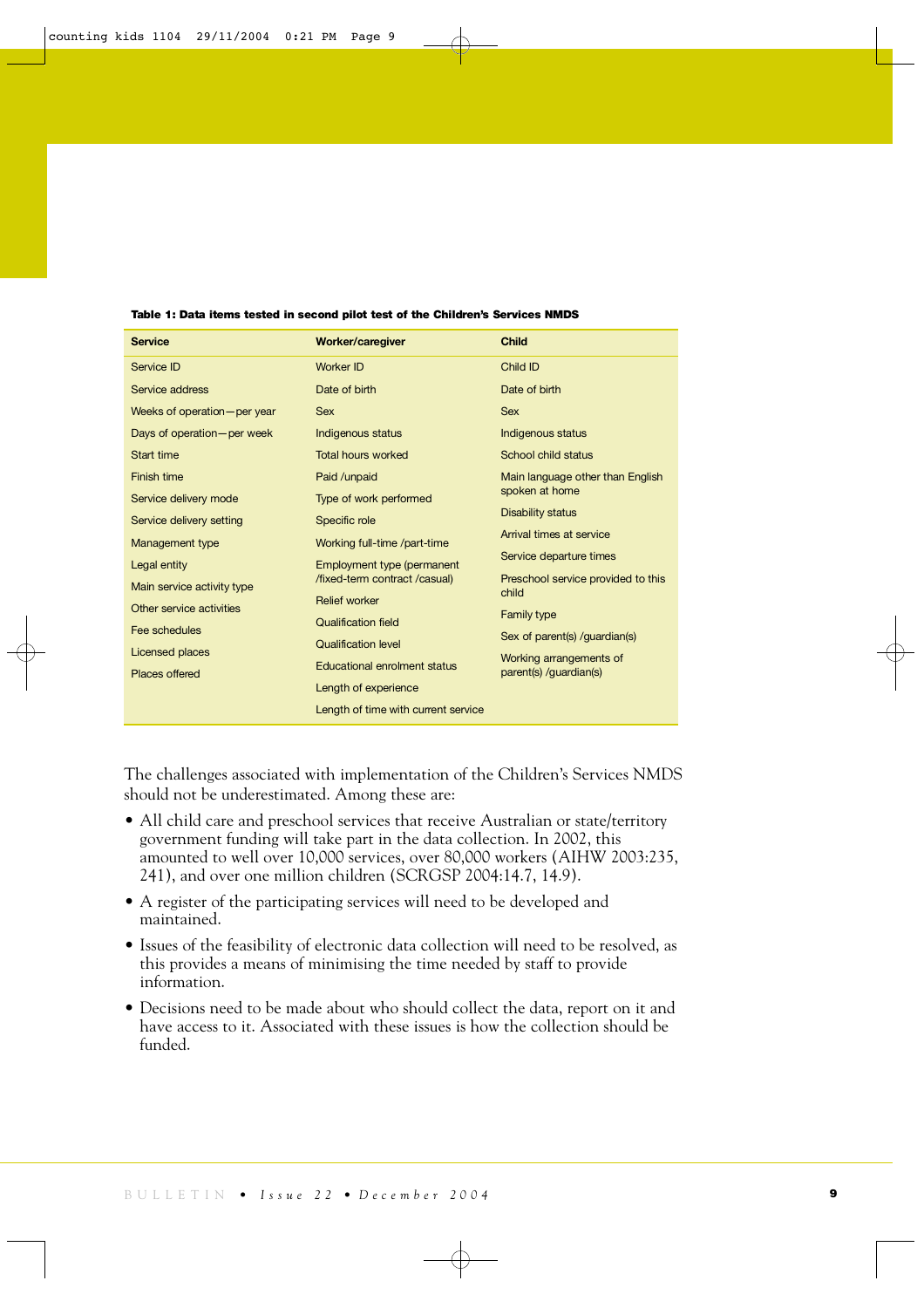Against these challenges stand the significant gains to be made. The implementation of the Children's Services NMDS will fill a longstanding gap in data requirements, by providing the only source of nationally comparable data on children's services. It is anticipated that considerable efficiencies in data collection can be achieved by reducing existing duplication in current collections and inconsistent reporting. As a result, a major advance in understanding the provision and use of children's services will be achieved, allowing better policy development and planning.

#### **References**

ABS (Australian Bureau of Statistics) 2003. Child care, Australia. ABS Cat. No. 4402.0. Canberra: ABS.

AIHW (Australian Institute of Health and Welfare) 2003. Australia's welfare 2003. AIHW Cat. No. AUS 41. Canberra: AIHW.

Growing up in Australia: the longitudinal study of Australia's children 2004. Viewed 29 September 2004. <www.aifs.gov.au/growingup/home.html>

SCRGSP (Steering Committee for the Review of Government Service Provision) 2004. Report on government services 2004. Canberra: Productivity Commission.

The Household, Income and Labour Dynamics in Australia (HILDA) Survey 2004. Viewed 29 September 2004. <www.melbourneinstitute.com/hilda/>

#### **Abbreviations**

| ABS           | <b>Australian Bureau of Statistics</b>                               |
|---------------|----------------------------------------------------------------------|
| <b>AIHW</b>   | Australian Institute of Health and Welfare                           |
| <b>DWG</b>    | Data Working Group                                                   |
| <b>NMDS</b>   | National Minimum Data Set                                            |
| <b>NCSIMG</b> | National Community Services Information Management Group             |
| <b>SCRGSP</b> | Steering Committee for the Review of Government Service<br>Provision |

#### **Acknowledgments**

Christine Mason and Debbie Noble-Carr prepared this bulletin with the help of Dr Kerry Carrington. It was based on the collective work of many within the Institute, spanning several years.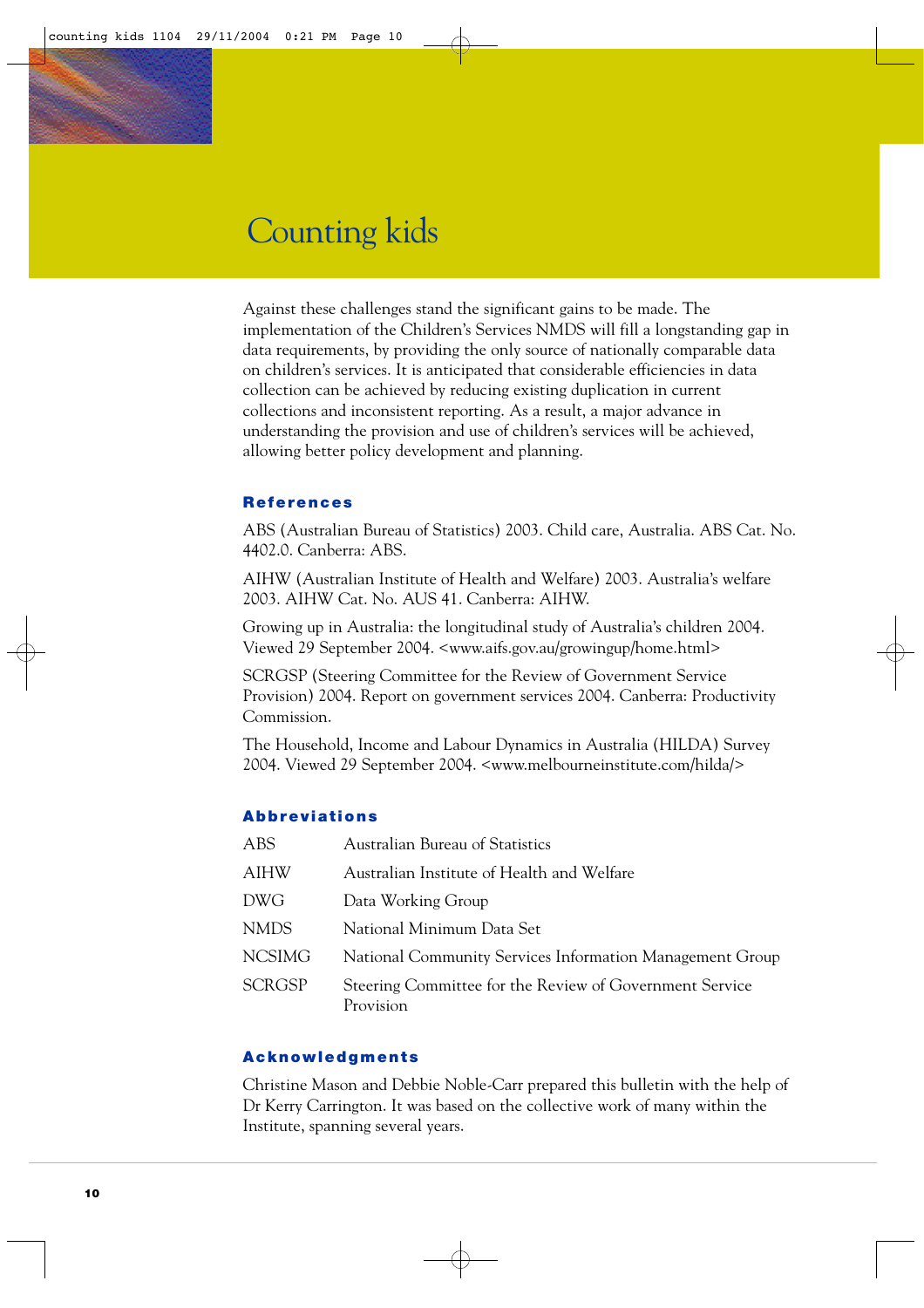<mark></u></mark>

B U L L E T I N • *I s s u e 2 2* • *D e c e m b e r 2 0 0 4* 11